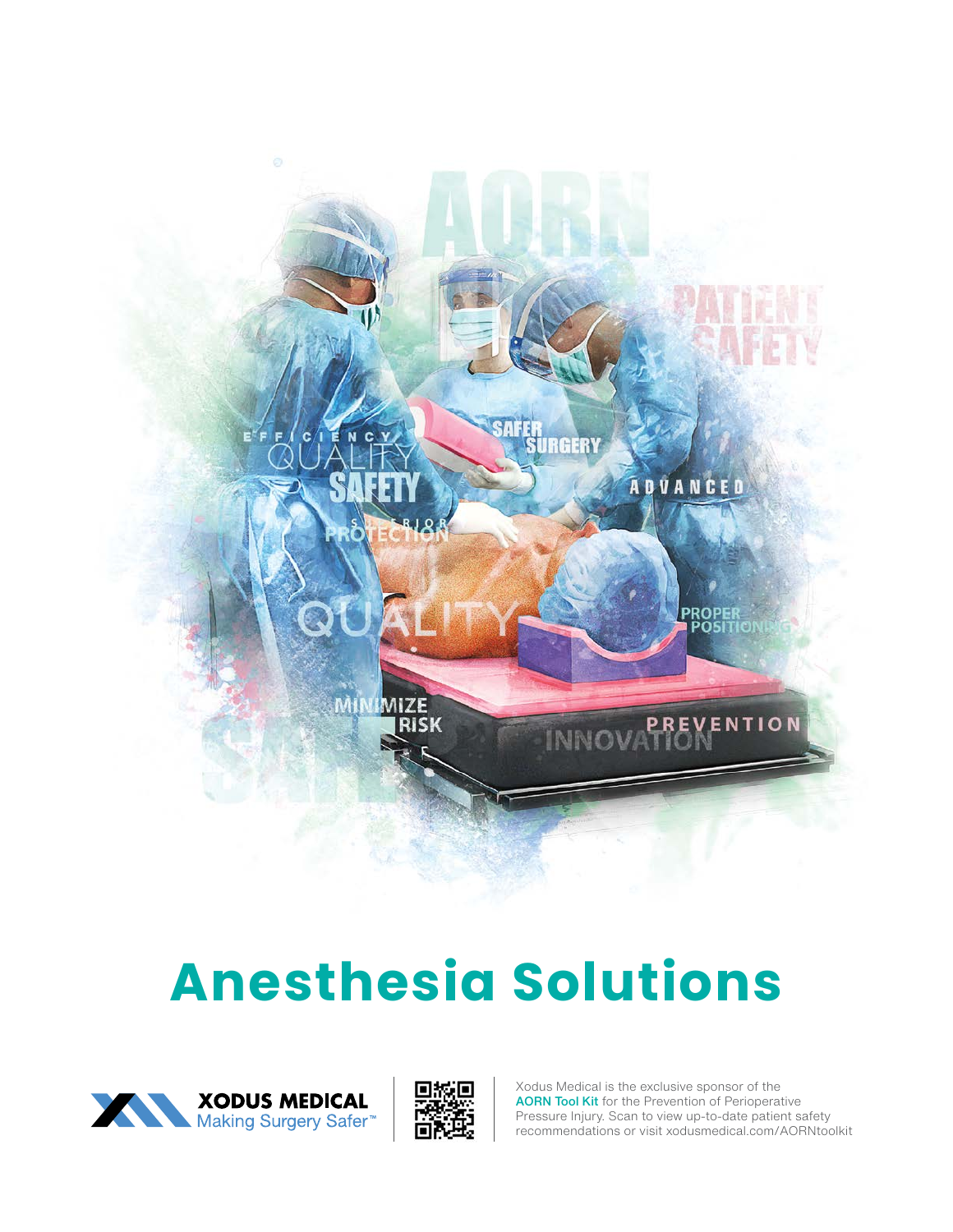



Scan QR code to visit xodusmedical.com for a complete list of products

## **Anesthesia Positioning Solutions**

Provide anatomical support and complete protection against Hospital Acquired Pressure Injuries (HAPIs), while optimizing airway management



40445 Prone Head Positioner w/ PinkProtect™ Top



NS30430 Nasotracheal Tube Immobilizer (NTI)



40521 Prone Head Positioner w/ PinkProtect™ Top & Bottom



40518 Supine Head Positioner



40770 Side-Prone Head Positioner w/ PinkProtect™



40466 Ocular Head Positioner w/ Disposable Cover

Vitrectomy Head Pillow



40471 Lateral Head Positioner w/ Adjustable Heights & PinkProtect™ Top



40519 Cradle Head Positioner w/ PinkProtect™ Top & Bottom



40541 Low Profile Cradle Head Positioner w/ PinkProtect™ Top



40599 ProneSafe Head Positioner (Large) 40699 (Pediatric)

40436



40448 7" Head Positioner w/ DermaProx™ Top 40468 (Pediatric)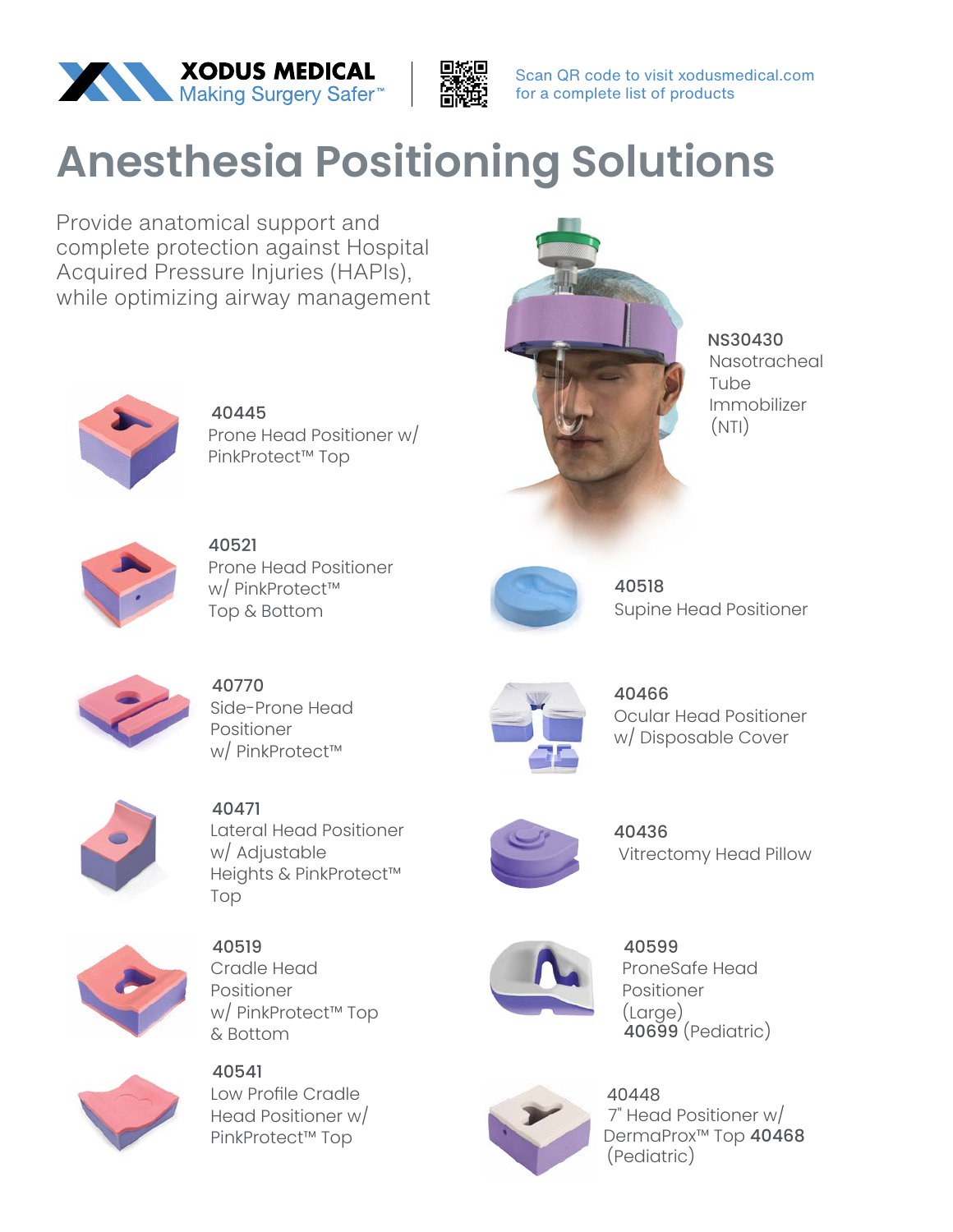



Scan QR code to visit xodusmedical.com for a complete list of products

### **Pediatric Anesthesia Positioning**



#### 40485

Child Prone Head Positioner w/ DermaProx™ Top Large



40450 Child Cradle Head Positioner w/ PinkProtect™ Top



40442 9" Child Head Positioner



40486 Child Prone Head Positioner w/ DermaProx™Top Small

## **Bariatric Anesthesia Positioning**



40452

Prone Head Positioner Positioner



40437 Laminectomy Arm Cradle



Cradle Head Positioner

40469

40449 Body Wedge

#### **More Anesthesia Positioning**



40415 Body Alignment Wedge

40537

Armboard Pads w/ DermaProx™



40454

Donut Head



40419 Armboard Pads



40413 Shoulder Alignment Wedge



40421 Ulnar Nerve Pads



40443 Intubation Elevation Pillow



30210 Armboard Straps



40433 One-Step™ Arm Protectors Standard



30220 Knee/Body Strap